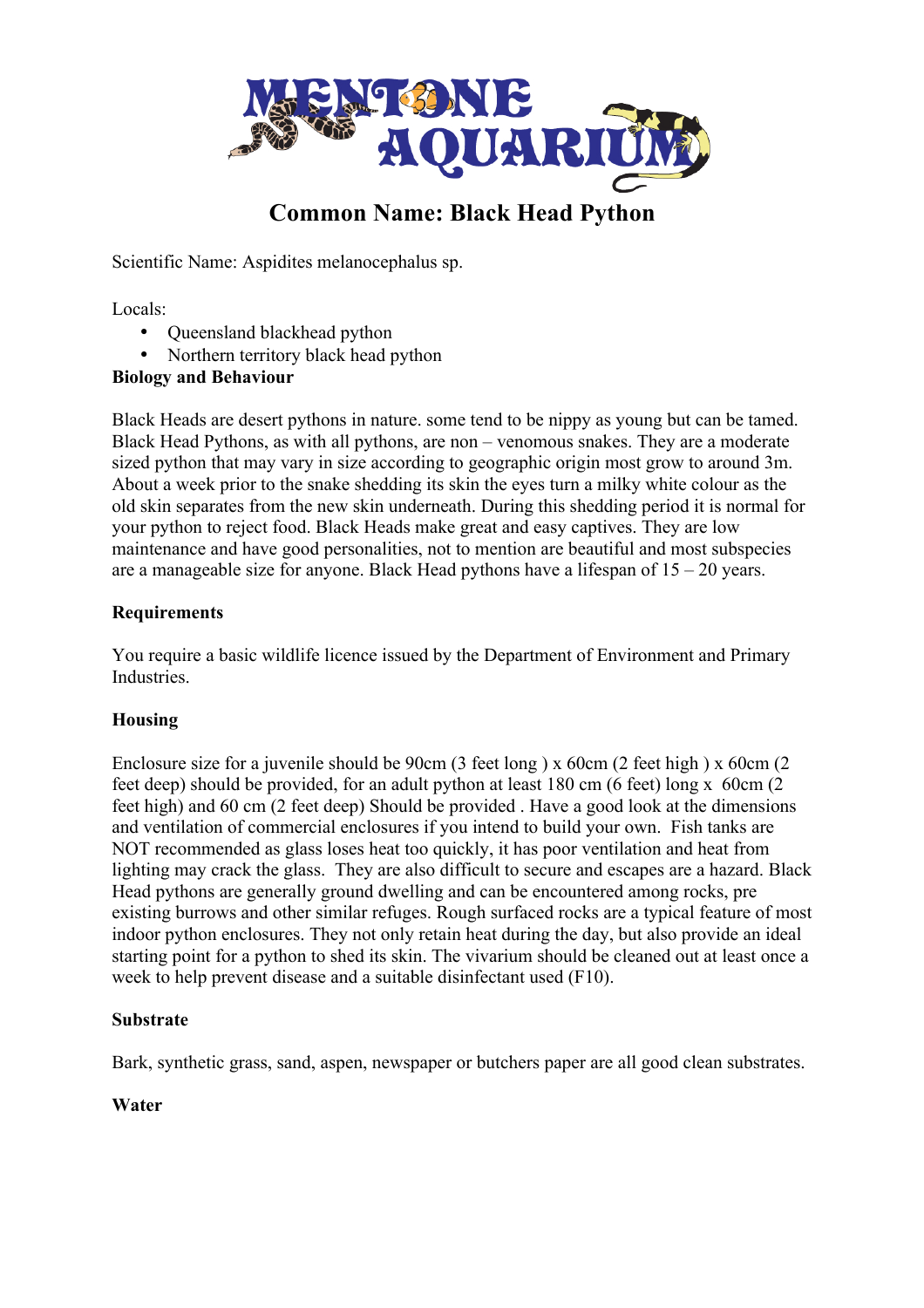Provide a water bowl large enough and deep enough for individuals to completely submerge in. Bathing is essential for shedding. Ensure water bowls are cleaned regularly - not only are they for bathing, they are also a source of drinking water.

### **Temperature and Lighting**

As pythons do not have internal means of keeping the body warm, they rely on external sources such as the sun or the radiating warmth from nearby rocks to reach their desired body temperature. Black Head Pythons' body temperature is required in order to digest their food and remain active. The Black Head pythons preferred body temperature is 30 - 32°C, which it regulates by moving between warm and cool areas. The size of the enclosure will determine the wattage of the heat lamp used. As pythons are mostly nocturnal, UV lighting is not required.

#### **Feeding**

The Black Head Pythons diet usually consists of rodent's, birds and other reptiles such as lizards and snakes. A range of frozen rodents are commercially available. Feeding pythons live animals is not advised as it can cause undue distress to the prey animal and if not eaten straight away your python may run the risk of being bitten by its prey. Freshly thawed (i.e. Warmed to room or body temperature, not cold or partly frozen) food, should be placed into the pythons enclosure with tongs (or forceps) so that the snake does not mistake your hand for food. The size and quantity is relevant to the size of the python, a little common sense should be exercised to judge the size of a meal. A feeding chart should be kept to remember when the last feeding was as when your python grows feedings will be more infrequent. Offer food once every 7 days when young, if food is not taken offer again in the next 7 days and if food is not taken a third time please consults a wildlife expert. When your python is fully grown they may only eat every  $14 - 21$  days as they store food much more efficiently.

### **Handling**

Black Head Pythons temperament can vary from individual to individual as with all animals, some bite others do not, the key to a steady snake is handling while it is still young, and handling often. Some snakes instinctively bite the first thing that moves when a cage door opens, this imprint may have developed because the only time the cage door had been opened was at feeding time. The snake associates the door opening with food which may be overcome by frequent handling. Pythons do get used to handling and often seem to enjoy it. Don't handle after they have eaten at least for a few days. Wash your hands before and after handling your python.

#### **Ailments and disorders**

Common disorders which python keepers should be aware of are as follows:

- Respiratory infections
	- o Symptoms loss of appetite, inactivity, wheezing, and/or nasal discharge, signs of scale rot, or blister disease.
- Mouth infections
	- o Symptoms small unaccountable bleeding lesions in gums, swelling of the mouth, snake not being able to close its mouth